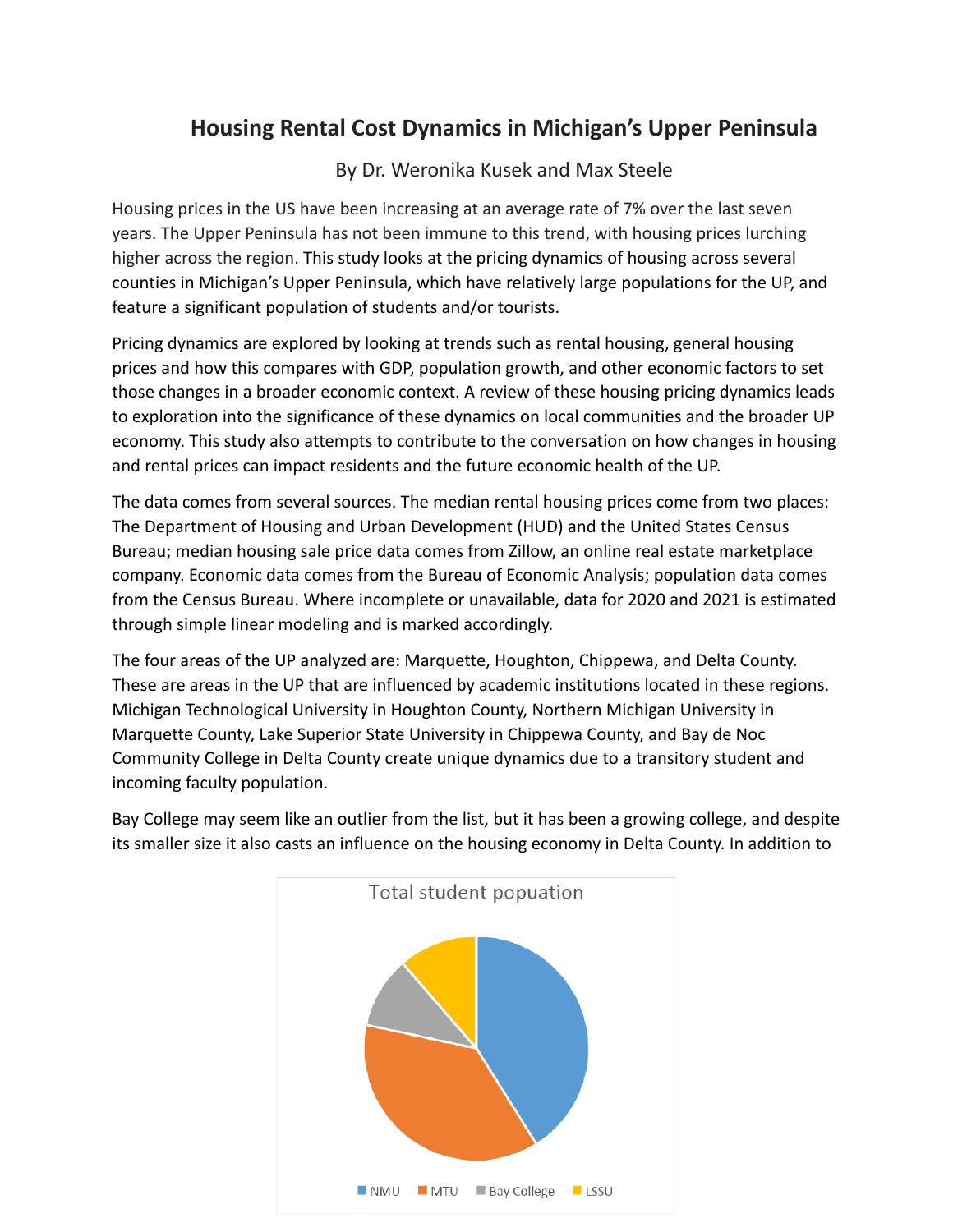a broader economic impact related to the needs of students and their visiting families, the cities featured in this study were selected as the presence of a transient college population often translates into a typically higher demand for housing.

When analyzing the housing dynamics of cities with significant college populations, it is important to include rental housing in the evaluation. Due to availability as well as affordability, most students rely on rental properties to secure housing outside of campus. The analysis on rentals will primarily focus on studio and four-bedroom rentals, as these tend to be the most affordable to a person with a smaller budget, due to the small size of the studio and ability to rent a room out of a larger house.

As evidenced by the data, rental prices have been steadily increasing year over year in all four studied locations. That said, Marquette has seen the most significant increase in rental cost during the last four years.

| \$900                 |                 |              |             |         | Median apartment prices 4 counties (nominal) |            |                  |      |
|-----------------------|-----------------|--------------|-------------|---------|----------------------------------------------|------------|------------------|------|
| \$850                 |                 |              |             |         |                                              |            |                  |      |
| \$800                 |                 |              |             |         |                                              |            |                  |      |
| \$750                 |                 |              |             |         |                                              |            |                  |      |
| \$700                 |                 |              |             |         |                                              |            |                  |      |
| \$650                 |                 |              |             |         |                                              |            |                  |      |
| \$600                 |                 |              |             |         |                                              |            |                  |      |
| \$550                 |                 |              |             |         |                                              |            |                  |      |
| \$500                 |                 |              |             |         |                                              |            |                  |      |
| \$450                 |                 |              |             |         |                                              |            |                  |      |
| \$400<br>2010<br>2011 | 2012            | 2013<br>2014 | 2015        | 2016    | 2017<br>2018                                 | 2019       | 2020             | 2021 |
|                       |                 | - Marquette  | -Houghton   | - Delta | $-$ Chippewa                                 |            |                  |      |
| <b>County</b>         | 0 <sub>BR</sub> | <b>1 BR</b>  | <b>2 BR</b> | 3BR     | 4BR                                          | <b>POP</b> | <b>Inflation</b> |      |
| Chippewa              |                 |              |             |         |                                              |            |                  |      |
| County                | 31.3%           | 21.7%        | 29.7%       | 33.0%   | 29.6%                                        | $-3.3%$    | 25.8%            |      |
| Delta County          | 43.2%           | 20.0%        | 24.8%       | 33.7%   | 40.4%                                        | $-3.4%$    | 25.8%            |      |
| Houghton              |                 |              |             |         |                                              |            |                  |      |

Throughout the four counties, the median rental housing prices have increased over the past 11 years with housing prices increasing over the rate of inflation, the average per year being 2.19% in all counties except for Delta. Marquette saw the largest increase of 50% for the median rental

[County](https://www.rentdata.org/houghton-county-mi/2010) 15.8% 19.0% 24.8% 30.0% 45.1% -2.8% 25.8%

[County](https://www.rentdata.org/marquette-county-mi/2010) 42.3% 26.1% 39.8% 38.1% 70.5% -0.6% 25.8%

[Marquette](https://www.rentdata.org/marquette-county-mi/2010)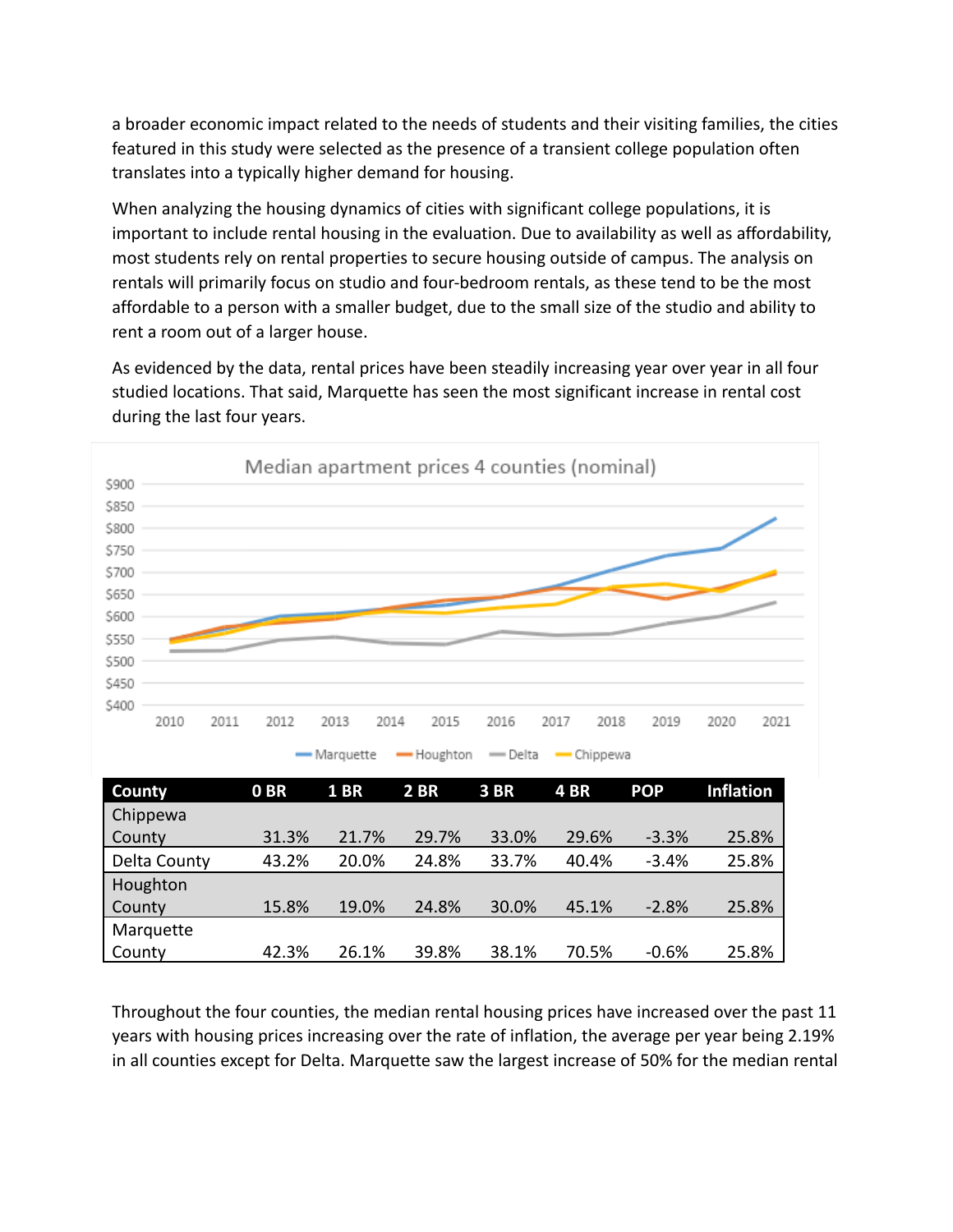price (of all bedroom sizes), and Delta saw the smallest increase of rent price at 21%, with inflation at 25%.

While an increase in housing prices is broadly observed across the country, a deeper dive into local data provides an indication that price increases for houses indicate variation depending on the size of the house. Across the board, the largest price increase was in Marquette for a four-bedroom rental, featuring a 71% increase in average sales cost since 2010. The four-bedroom sect on its own was the largest-increasing price out of all housing; though this might be impacted (especially Marquette) by the COVID-19 pandemic. Marquette, Delta, and Chippewa County have seen a 28%, 9%, and 8% (respectfully) increase in four-bedroom apartment prices.

Zero bedroom, or studio rentals, in Marquette and Delta, also saw significant price increases in the past eleven years, though the increase was relatively comparable to the price increases for Chippewa and Houghton. The percent price increases were 43% in Delta and 42% in Marquette. One-bedroom rental prices also fell slightly below average compared to the overall median rental price, where it was the lowest price increase compared to the median in Marquette



## County.

The price paid for two-bedroom rentals saw an increase slightly below the median in all counties except Delta, where the average two-bedroom apartment now costs about \$920 which grew at a rate of about 25% (see table below). Three-bedroom rental prices have tended to increase above the rate of the median rental cost for all counties except for Marquette, where the median rental now costs about \$1,300 (which is about the price the author is paying for his three-bedroom rental).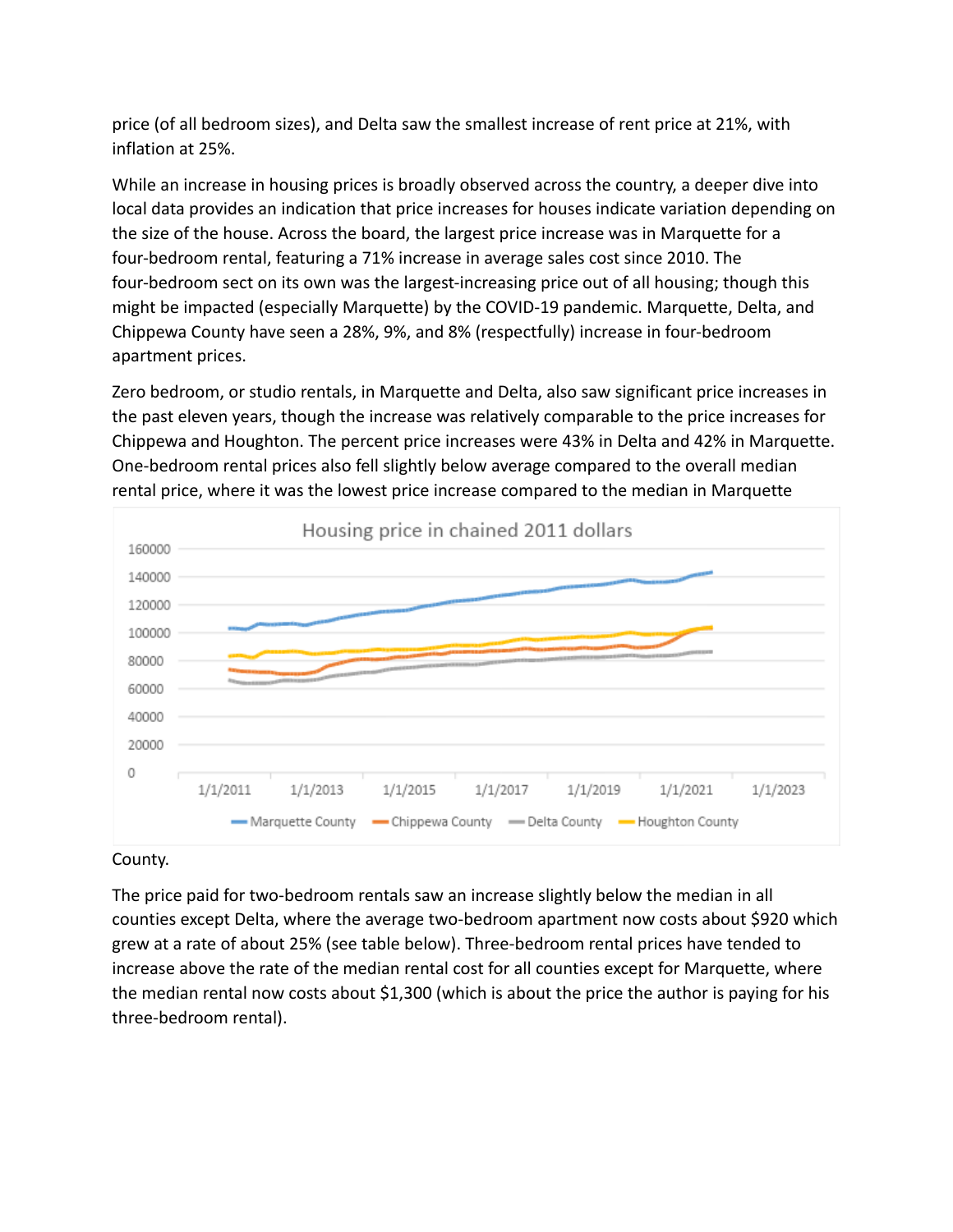Rental price increases are reflective of a broader market trend in housing that also impacts purchase/mortgaged housing costs. The real estate market handily outpaced the rate of inflation during the past few years both nationally and locally. In all counties studied, housing purchase cost inflation actually increased faster than the price of rentals. Since 2013, across the areas analyzed, property values have increased on average 53%; this was led by Chippewa County at 62%. This high growth rate came with a CAGR of 5.9%. (FOOTNOTE: Compound annual growth rate,  $CAGR = (beginning value/ending value)^1/1/time -1)$ 

| <b>County apt % change</b> | 0 <sub>BR</sub> | <b>1 BR</b> | 2 BR  | 3 BR  | <b>4 BR</b> | <b>POP</b> | <b>Inflation</b> |
|----------------------------|-----------------|-------------|-------|-------|-------------|------------|------------------|
|                            |                 |             |       |       |             | $-3.3$     |                  |
| Chippewa County            | 31.3%           | 21.7%       | 29.7% | 33.0% | 29.6%       | %          | 25.8%            |
|                            |                 |             |       |       |             | $-3.4$     |                  |
| Delta County               | 43.2%           | 20.0%       | 24.8% | 33.7% | 40.4%       | %          | 25.8%            |
|                            |                 |             |       |       |             | $-2.8$     |                  |
| <b>Houghton County</b>     | 15.8%           | 19.0%       | 24.8% | 30.0% | 45.1%       | %          | 25.8%            |
|                            |                 |             |       |       |             | $-0.6$     |                  |
| <b>Marquette County</b>    | 42.3%           | 26.1%       | 39.8% | 38.1% | 70.5%       | %          | 25.8%            |

Counties across the UP have seen, in real terms, an increase in rental, and general housing prices with the sharpest increases in Marquette, and the lowest increases in Delta county. This means in real terms, the majority of counties saw a real increase in the costs of housing, over the cost of wages. These rates of change were also greater than the increase in GDP.

Applying this data to the national and state context allows for further interesting dynamics to be observed. Despite regional price increases, since 2014 the US housing market has grown, in nominal terms, at a greater rate than the housing market in the Upper Peninsula of Michigan, or any UP county, for both the rental market and the general housing market. At the state level, while there was no rental-specific data available, it seems that Michigan's general housing market has also grown at a greater rate than that of the UP, though still under the US median. This data only looks at purely the county level, so it is possible there were towns, such as Marquette micropolitan area, or Houghton proper, that grew at a quicker rate than the national average. Though the increase was under what is seen across the US, it still impacts the UP strongly. With a declining population, more stagnant GDP growth, housing increases can have an outsized effect on the population at large.

| <b>Housing purchase</b> |                  |             |                         |                  |
|-------------------------|------------------|-------------|-------------------------|------------------|
| cost                    | <b>From 2014</b> | <b>CAGR</b> | <b>Apartment price</b>  | <b>From 2014</b> |
| <b>Marquette County</b> | 5.20%            |             | <b>Marquette County</b> | 4.18%            |
| Chippewa County         | 5.28%            |             | <b>Houghton County</b>  | 1.71%            |
| Delta County            | 4.55%            |             | Delta County            | 2.30%            |
| <b>Houghton County</b>  | 4.41%            |             | Chippewa County         | 2.02%            |
| National median         | 6.96%            |             | National median         | 4.21%            |
| Michigan median         | 6.72%            |             |                         |                  |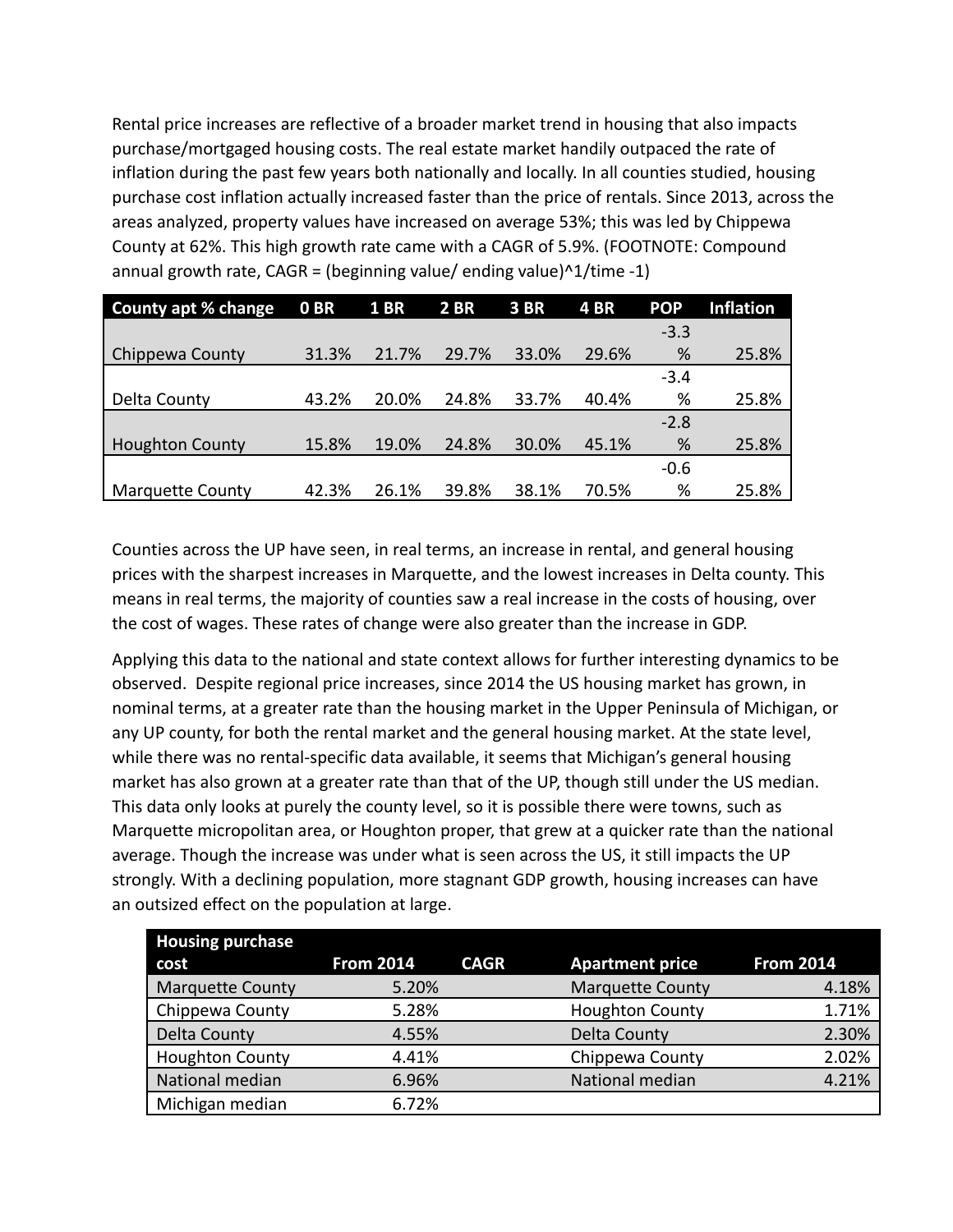One reason for housing prices to have increased is because of an increased number of people moving to the UP for various reasons–this can create demand for housing. Increased demand in housing also tends to affect the rental housing market, if housing is looked at as a leading indicator<sup>1</sup> the price tends to change faster than the rent price. However, before people invest a significant amount of money in a home they may want to test out the area with a rental. Meaning that rental housing increases can also be looked at as a leading indicator.

Increases in housing prices can have ripple effects across the community, one of the biggest effects is on workforce housing. Workforce housing is defined as housing costing between 80% and 120% of the median income of an area. This is housing geared towards people who make above the amount where they would qualify for subsidies and are some of the most sensitive to housing price increases as they may rise faster than wages. Alongside workforce housing, college towns have another demographic making up a significant proportion of the economic base of the town: college students.

College students tend to play an important role in smaller town economics and housing dynamics. Through friends and extended families, they bring in people who may not typically come to an area for work or tourism and spend money that may have been made outside the area. Relationships built during college can also come into play later in an individual's life, drawing them back to the area upon retirement. This can bring people looking to buy second homes in the area (the snowbird), or give them an area where they have a former connection when they have a period of remote work. All these things can drive up housing prices, the first, being geared towards the rental market, which can, in turn, increase property values through returns on investment. The latter increases property values, which can in turn increase rents by increasing demand in a typically fixed housing market. This almost perpetually propelling increase in housing costs can eventually be detrimental to an area. When more of a household's income is spent on necessities such as housing, transportation, and food, it leaves less money available for discretionary spending, which can harm the health of an area's economy, or at least exclude entire groups of individuals from participating in and benefiting from a changing mix of businesses and services

In the longer term, as housing prices in an area increase, even if that increase is originally driven by college populations, it can eventually decrease the affordability of a college. At a mid-sized public university such as Northern Michigan University, housing and food costs are around 50% of the total cost of attending the university. Further increases in this expense may lead students to find another college that fits more within their budget. As city housing prices do not affect those living in the dorms as much as those who are living off campus; it can cause a decrease in people returning to campus after moving out of university provided housing. Students priced out of off-campus housing may find it more advantageous to move to an area where housing is more accessible, possibly leading to a drop-in enrollment, and a decline in graduation rates;

<sup>1</sup>As the housing market is more fixed and has less liquid supply (this may be different in an area that does not have as high of rental demand as Marquette does).